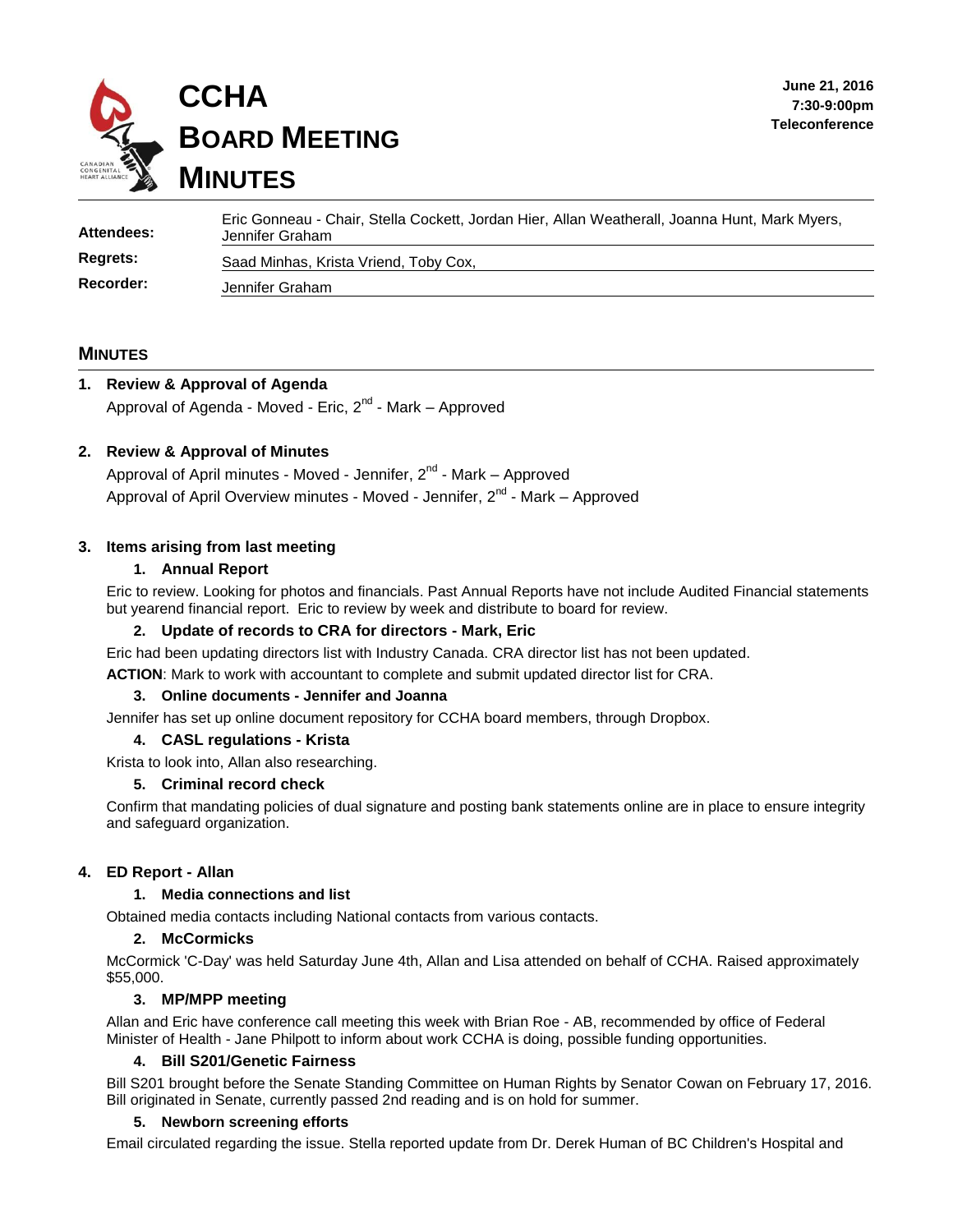also on PAB.

**MOTION**: put issue on hold until after CCS meeting in October and assign to PAB for review and next steps with respect to upcoming letter to be issued by CCS. Stella moved, 2<sup>nd</sup> - Joanna - Approved

# **5. Treasurer's Report – Mark**

Main bank balance approx \$22,245.50 London and Sick Kids accounts had minimal activity. Also provided November and December 2015 as well as 2015 Annual financial statements from accountant. Approval of Treasurer's report for April - Moved - Jennifer, 2<sup>nd</sup> - Joanna – Approved Approval of Treasurer's report for May - Moved - Jennifer, 2<sup>nd</sup> - Joanna – Approved

# **6. Committees**

# **Advocacy/Awareness Committee - Mark and Joanna**

Federal Minister of Health declined to meet with CCHA, referred to Dr. Brian Roe - AB as resource.

Joanna to draft letter to Ontario College of Physicians regarding 33 year records project.

Newsletter (Mark) – Saad to review draft content and outline of newsletter. Jordan offered to provide publishing and design for newsletter.

Brochure reprint - delayed as printer has gone into receivership, starting over with new printer.

# **Membership Committee - Stella**

Chapter guidelines still in review.

Membership list - 10 years of history of email addresses for members.

# **Fundraising Committee - Jennifer**

McCormick's raised ~\$55,000.

Ottawa Marathon - 15 team members, raised \$5,500. Unknown when funds to be delivered

Walk of Life - 28 team members, raised \$12,800.

Montreal Grocery Bagging fundraiser - Jordan - Postponed until September.

100 men/100 women - Allan attended 100 men in London and St. Thomas. Lisa to attend 100 women in London. Also a children's version.

Puckstoppers - Allan waiting to hear date of book launch.

# **7. Professional Advisory Board (formerly MAB) - Stella**

Meeting has yet to be organized.

# **8. New/Other Business**

# **1. AGM initial planning and board recruitment**

AGM held late November - early December. 2 vacant board positions, Jennifer's term expires.

AGM meeting - discuss locations to be held in Canada. Board agree to continue to hold in Toronto.

# **2. Upcoming events/activities**

Nothing upcoming over the summer.

# **3. Website updates**

Received email from member suggesting website include information about government programs and funds that may be applicable to CCHA members (e.g. RDSP, CRA Disability Tax Credit, ODSP and other provincial equivalents). Board agrees to provide high-level explanation/information about programs and hyperlinks to relevant website for each program, for both provincial programs and national programs.

# **4. Other**

Look into scholarship information and programs.